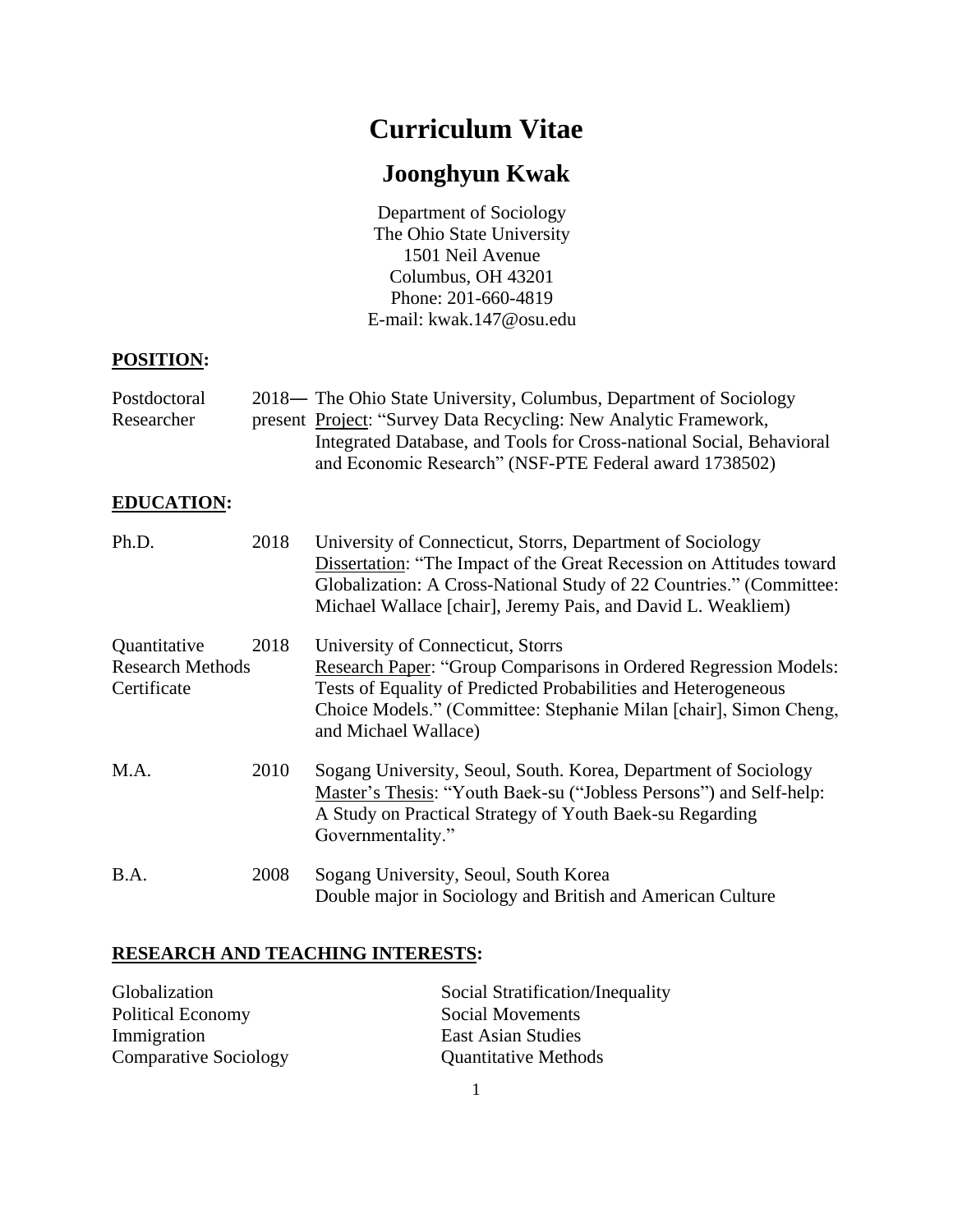#### **REFEREED PUBLICATIONS:**

- Kwak, Joonghyun and Michael Wallace. 2018. "The Impact of the Great Recession on Perceived Immigrant Threat: A Cross-National Study of 22 Countries." *Societies* 8(3): 52.
- Wallace, Michael and Joonghyun Kwak. 2017. "Bad Jobs in a Troubled Economy: The Impact of the Great Recession in America's Major Metropolitan Areas." *Research in the Sociology of Work* 31: 125-155*.*

#### **BOOK CHAPTERS AND OTHER PUBLICATIONS:**

- Kwak, Joonghyun and Kazimierz M. Slomczynski. 2019. "Aggregating Survey Data on the National Level for Indexing Trust in Public Institutions: On the Effects of Lagged Variables, Data Harmonization Controls, and Data Quality." *Harmonization: Newsletter on Harmonization in the Social Sciences* 5(1): 5-15.
- Jenkins, J. Craig and Joonghyun Kwak. 2018. "Measuring Participation in Demonstrations: Using Event Data to Assess "Have Done" in Survey Research." *Harmonization: Newsletter on Harmonization in the Social Sciences* 4(2): 12-21.
- Kwak, Joonghyun. 2018. "Comparability of Perceived Immigrant-Threat Measurement across 22 Countries." *Harmonization: Newsletter on Harmonization in the Social Sciences* 4(2): 21-27.
- Kwak, Joonghyun. 2012. "The Road to Solidarity and Sympathy with the Twenty-Somethings." Pp. 91-95 in *Twenty-Somethings: Today, the Front Line of Korea*, edited by Kiho Han.Seoul, South Korea: Korea Publication Marketing Institute (in Korean).
- Cho, Oak La, Joonghyun Kwak, and Sae-Sil Kim. 2011. "An Urban Space and Its Function in theAhyeon Region." Pp. 1-73 in *Seoul New Town (Redeveloping Area) Research*, edited by Hongbin Kang.Seoul, South Korea: Seoul Museum of History (in Korean).

#### **RESEARCH IN PROGRESS:**

- Kwak, Joonghyun and Michael Wallace. "The Impact of the Great Recession on Perceived Trade Threat."
- Jenkins, J. Craig and Joonghyun Kwak. "A Social Movement Society? How to Measure Protest Trends Using Cross-National Survey Data."
- Kwak, Joonghyun and Kazimierz M. Slomczynski. "Aggregating Survey Data on the National Level for Indexing Trust in Public Institutions."
- Kwak, Joonghyun and Michael Wallace. "Did the Great Recession Transform Occupational Structures?"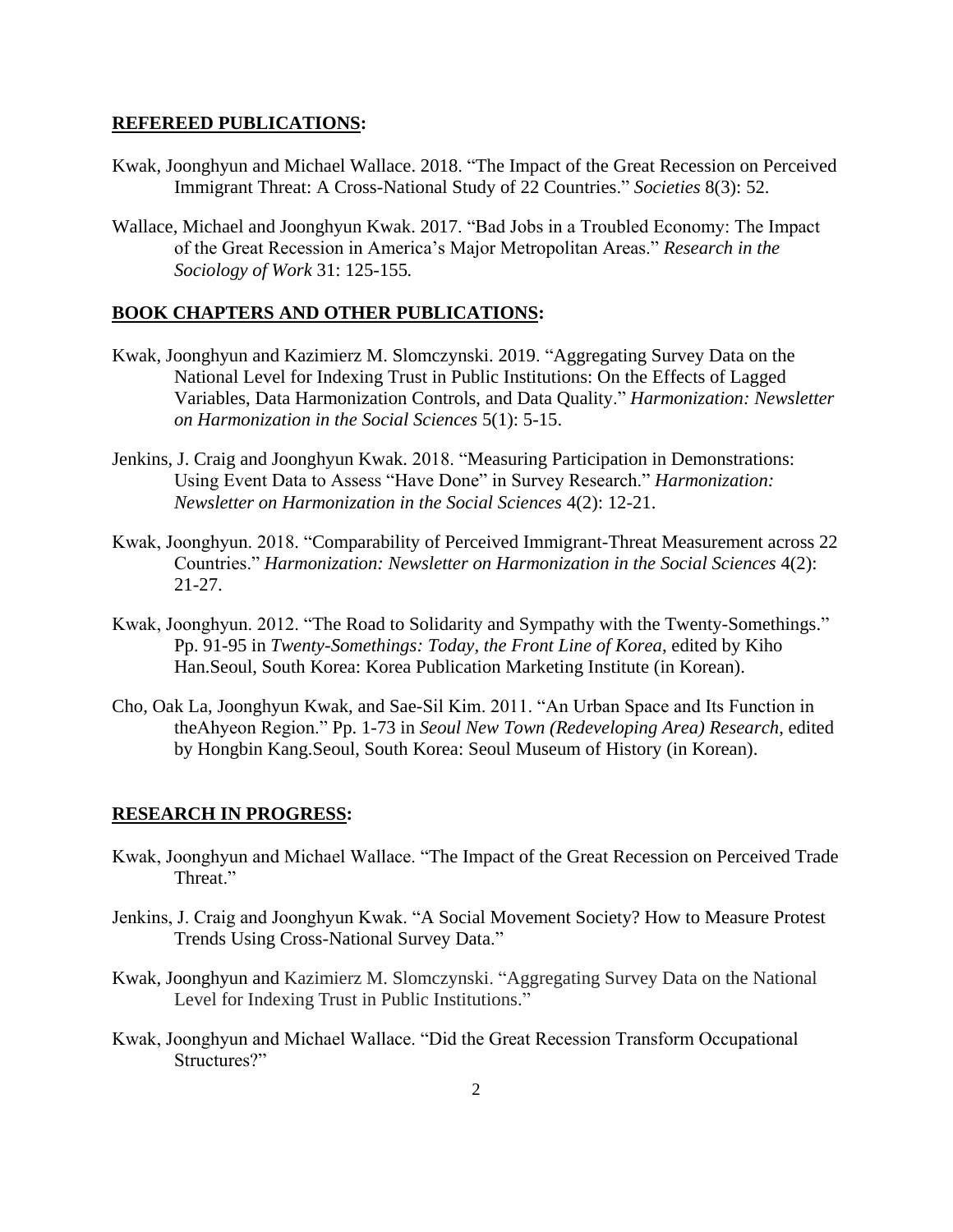- Kwak, Joonghyun and J. Craig Jenkins. "Protest Among the Alt-Right: Immigrant Threat, Economic Strain, and Demonstrations by Supporters of Radical Right Parties in Europe."
- Kwak, Joonghyun and Michael Wallace. "Globalization, Labor Market Transformation, and Changing Occupational Structures: Evidence from U.S. Metropolitan Areas, 2010."
- Kwak, Joonghyun. "Competing Sources of Earnings Inequality in South Korea, 2007-2014."
- Kwak, Joonghyun. "Why Americans Do Not Favor Redistribution from the Rich: A Comparative Study of the United States, France, and Sweden."

#### **PRESENTATIONS:**

- Kwak, Joonghyun. 2019. "The Impact of the Great Recession on Perceived Foreign Capital Threat." Presented at the annual meetings of the American Sociological Association. New York, NY. August.
- Kwak, Joonghyun. 2016. "Why Americans Do Not Favor Redistribution from the Rich: The United States in Comparative Perspective." Presented at the annual meetings of the American Sociological Association. Seattle, WA. August.
- Kwak, Joonghyun. 2016. "Competing Sources of Earnings Inequality in South Korea, 2007- 2014." Presented at the annual meetings of the Association of Korean Sociologists in America. Seattle, WA. August.
- Kwak, Joonghyun. 2016. "Globalization, Labor Market Transformation, and Changing Occupational Structures: Evidence from U.S. Metropolitan Areas, 2010." Presented at joint meetings of the Midwest Sociological Society and North Central Sociological Association. Chicago, IL. March.
- Kwak, Joonghyun. 2011. "Mom-and-Pop Stores and Supermarkets in a Gentrified Area in Seoul." Presented at joint meetings of the Society for East Asian Anthropology. Chonju, South Korea. August.

#### **HONORS AND GRANTS:**

| Pre-doctoral Fellowship, University of Connecticut     |
|--------------------------------------------------------|
| Contribution Scholarship (43221020), Sogang University |
| Research Assistant Grant, Sogang University            |
| Research Assistant Grant, Sogang University            |
| President's Scholarship (Albatros), Sogang University  |
|                                                        |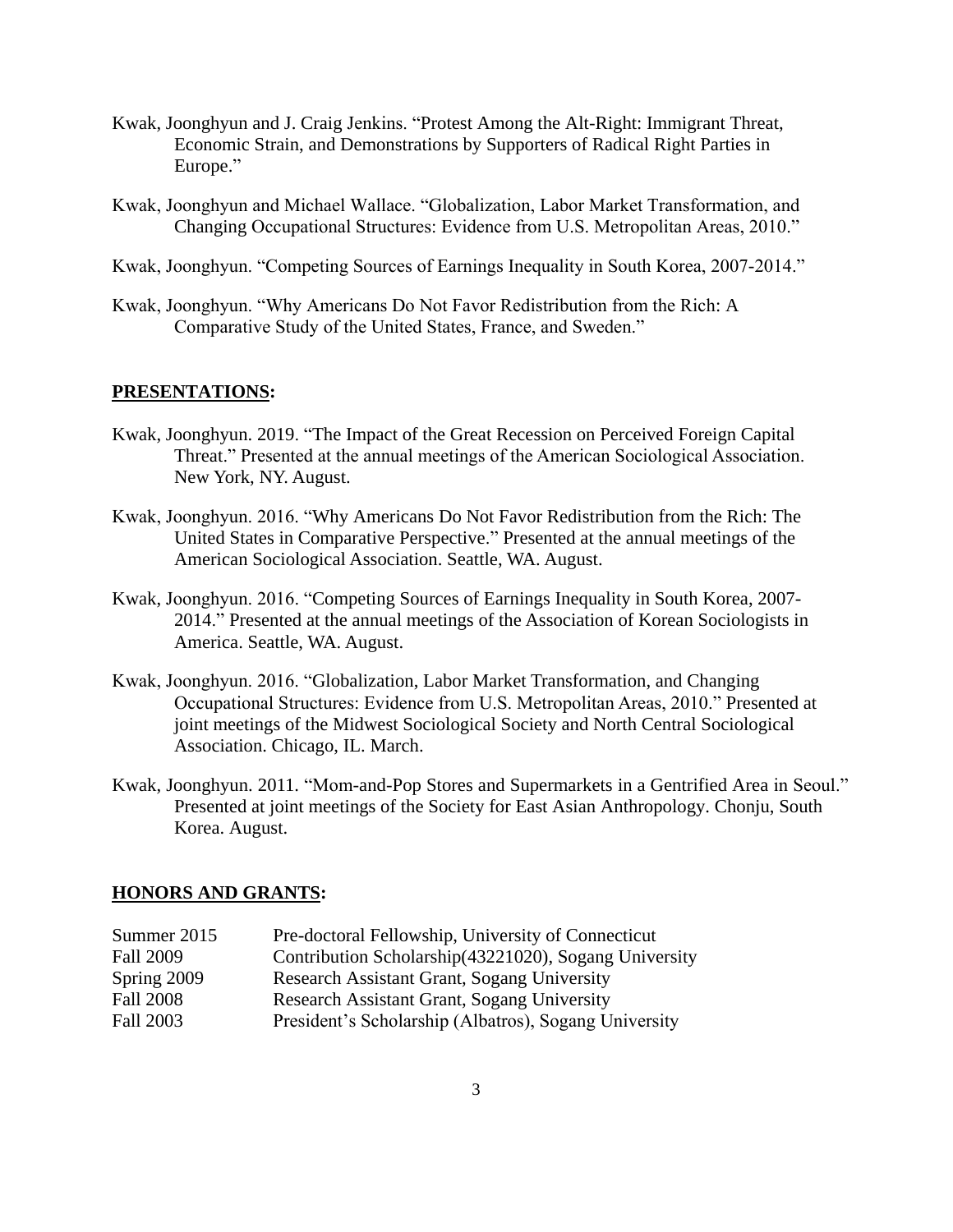### **RESEARCH EXPERIENCE:**

2011-2013 **Senior Research Executive**, Taylor Nelson Sofres (TNS)–Korea

- Youth Panel(YP2007), Korea Employment Information Service
- Exit Poll in 2012 General Election, Korea Election Pool
- Exit Poll in 2012 Presidential Election, Korea Election Pool
- 2010 **Researcher**, Ahyeon, Yeomni District Research Project, Seoul Museum of History

## **TEACHING EXPERIENCE:**

## **Courses Taught as Instructor (2016-2017)**

Introduction to Sociology (two offerings) Social Problems (two offerings) Urban Sociology (writing intensive course) (one offering) City Life (writing intensive course) (one offering) Quantitative Methods in Social Research (one offering)

## **Teaching Assistantships (2013-2018)**

Introduction to Sociology with Professor Davita Silfen Glasberg Social Problems with Professor Michael Wallace Social Problems with Professor Simon Cheng Social Theory with Professor Manisha Desai Criminology with Professor Bradley Wright Quantitative Methods in Social Research I (Graduate Course) with Professor Michael Wallace Quantitative Methods in Social Research I (Graduate Course) with Professor Mary Bernstein

# **UNIVERSITY AND COMMUNITY SERVICE:**

| 2016-2017 | <b>Co-Chair</b> , Faculty Mentoring Award Committee, Department of Sociology,<br>University of Connecticut                |
|-----------|---------------------------------------------------------------------------------------------------------------------------|
| 2009      | <b>Administrative Researcher, Liberal Arts School, Sogang University</b>                                                  |
| 2008-2009 | <b>Policy Director, Graduate Student Association, Sogang University</b>                                                   |
| 2005-2007 | Agent of Civil Service (Alternative Military Service), Department of Urban<br>Management, Su-seong District Office, Daegu |
| 2003      | <b>President, Undergraduate Student Government, Sogang University</b>                                                     |